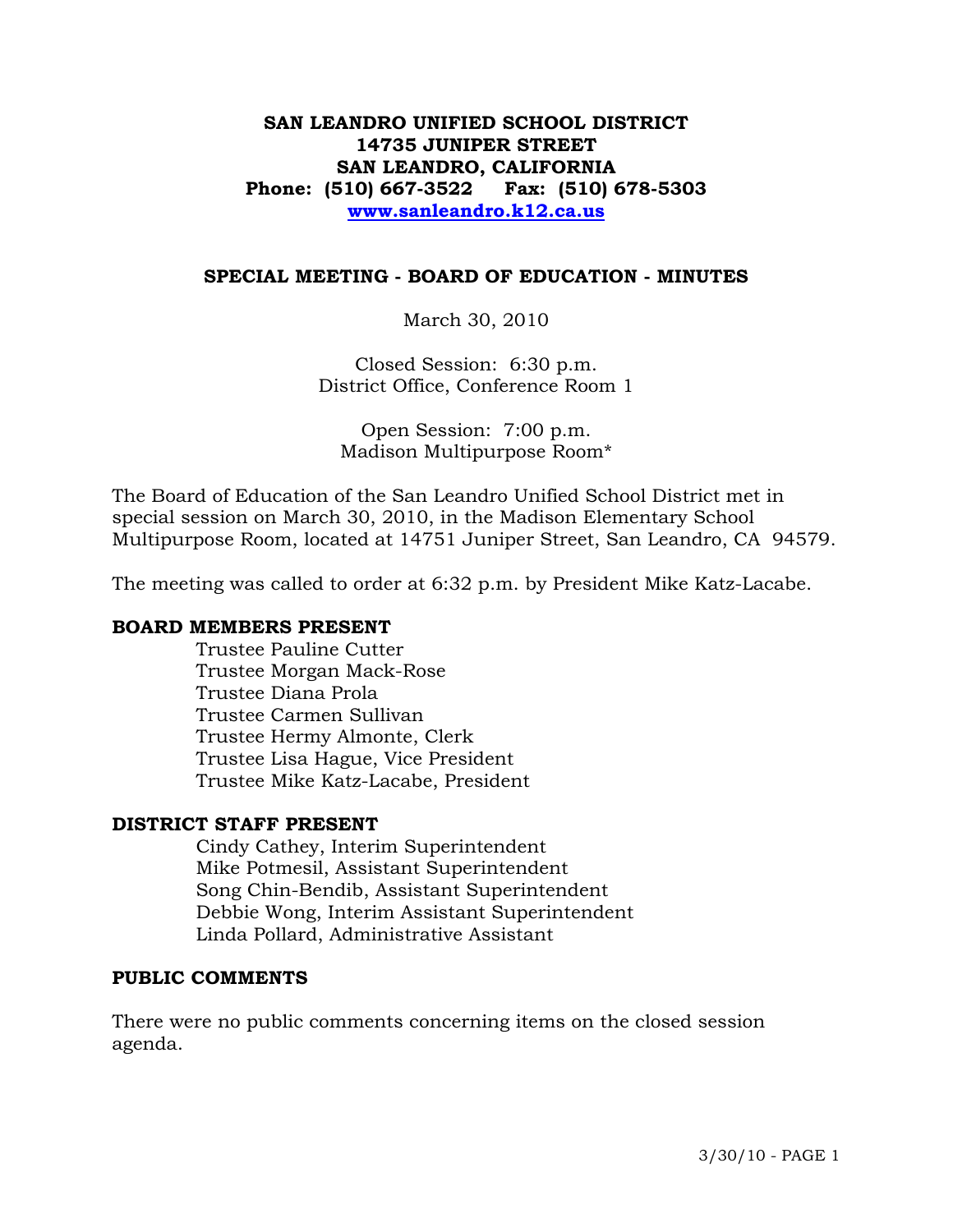## **CLOSED SESSION**

At 6:33 p.m., the Board went into Closed Session for Public Employee Performance Evaluation, Title: Interim Superintendent, Conference with Labor Negotiator, and Conference with Legal Counsel – Anticipated Litigation – Significant exposure to litigation pursuant to Government Code Sections 54957, 54957.6, and 54956.9(b).

The Board returned to open session at 7:10 p.m. with the Pledge of Allegiance to the flag. President Katz-Lacabe said that the Board had been in closed session where no action was taken.

### **CONSENT ITEM**

### Educational Services

3.1-C Resolution #10-22 "Art IS Education 2010: Ten Years and Growing"

> On a motion made by Trustee Mack-Rose and seconded by Trustee Sullivan, the Board adopted Resolution #10-22 "Art IS Education 2010: Ten Years and Growing" by a 7-0 vote.

### **PRESENTATION**

\* The Board of Education seeks to continue examination and discussion of the first through third grade staggered reading schedule.

 Staff provided a brief review of the February 9, 2010, Board meeting where the Board received a presentation regarding the elimination of the first through third grade staggered reading schedule. The presentation included data from surrounding districts, requirements of Program Improvement, loss of instructional minutes, and impact on the District's ability to implement tiered intervention at the elementary level. In addition, the following four scheduling options were presented:

- Option A: Full Day (All Students)
- Option B: Jefferson Elementary School Model (modification of the full-day schedule
- Option C: Modified Jefferson Elementary School Model
- Option D: Current Schedule

 At that time, the Board directed staff to get teacher input on three of the alternatives (Options A, B, & C).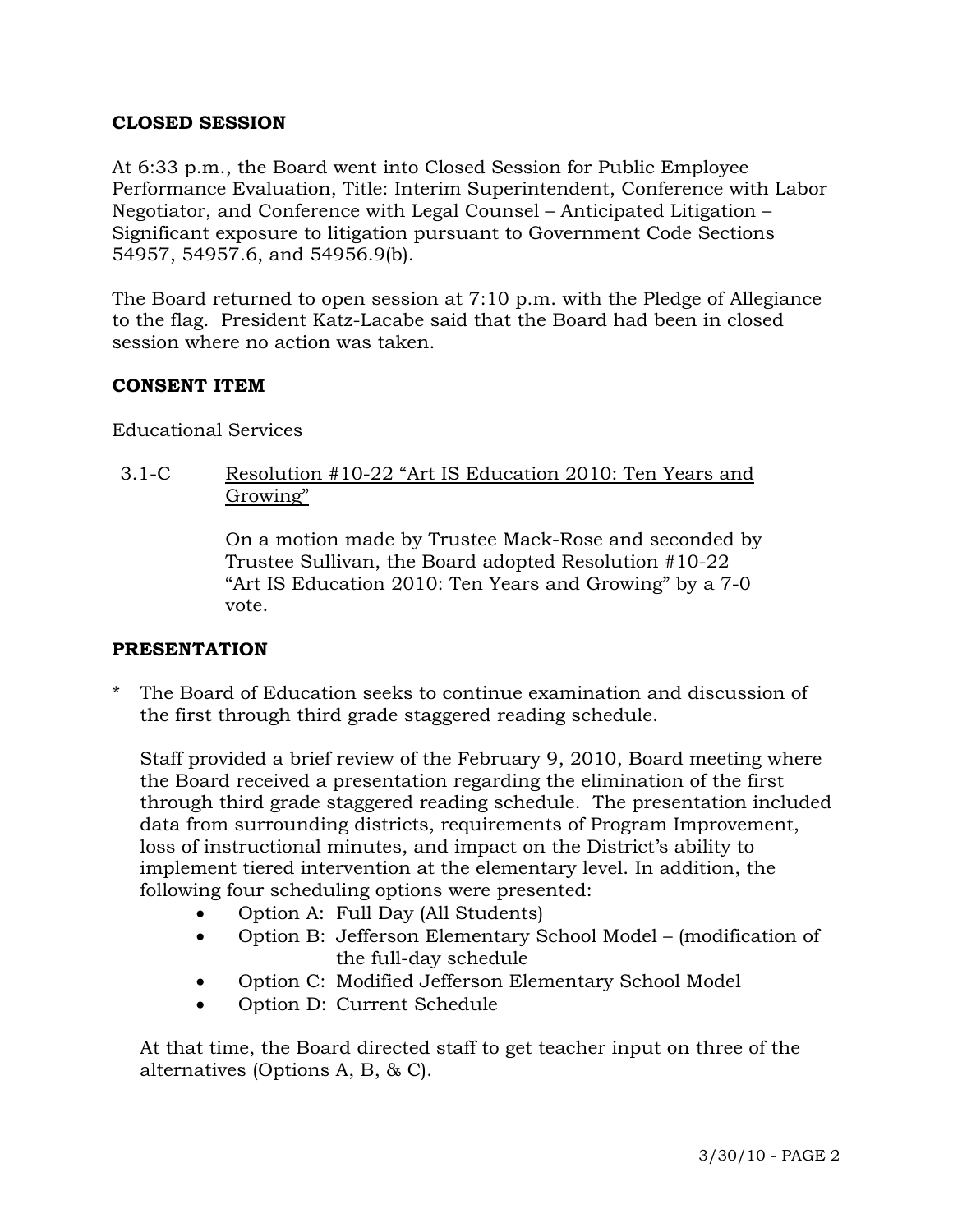Tonight's presentation included additional information that has been obtained since the Board presentation on February 9, 2010, which was broken down into the following areas:

- Teacher survey results regarding the three original proposed scheduling options
- Additional school site alternative scheduling proposals
- Analysis of each school site proposal
- Criteria for evaluating options and proposals
- Response to additional questions

Results of the survey indicated that:

- Of those who chose from Options A, B or C only, Option B (Jefferson's current schedule) was the preferred schedule
- Of the teachers who voted for staggered staying in some form, the preferred second choice was Option B
- Comments clearly showed that keeping some form of staggered reading was the clear choice of teachers. Many advocated phasing out staggered more gradually.
- Options A, B, & C met the criteria for evaluating additional proposals from sites; however the full day Option A does not allow for systematic, focused intervention time

 Staff reviewed and analyzed the following four additional proposals that were submitted by the sites with respect to the criteria for evaluating options and proposals:

- Changing the school days' start and end times
- Reducing staggered to 45 minutes
- Phase out staggered
- Keep the current staggered schedule

 Staff also shared their responses to the other questions/concerns related to the following areas:

- STAR Data Analysis
- Research on instructional time
- Other districts' class size and schedules
- Impact on proficient and advanced students

 Ruben Aurelio, Principal of Jefferson Elementary School, shared his school's experience utilizing a restructured schedule without staggered reading. He walked the Board through the school's journey which began in the fall of 2008 when Jefferson entered year three PI status, adding that initially only two-thirds of the teachers supported the change. When the plan was revisited in August 2009, teachers unanimously supported the current schedule.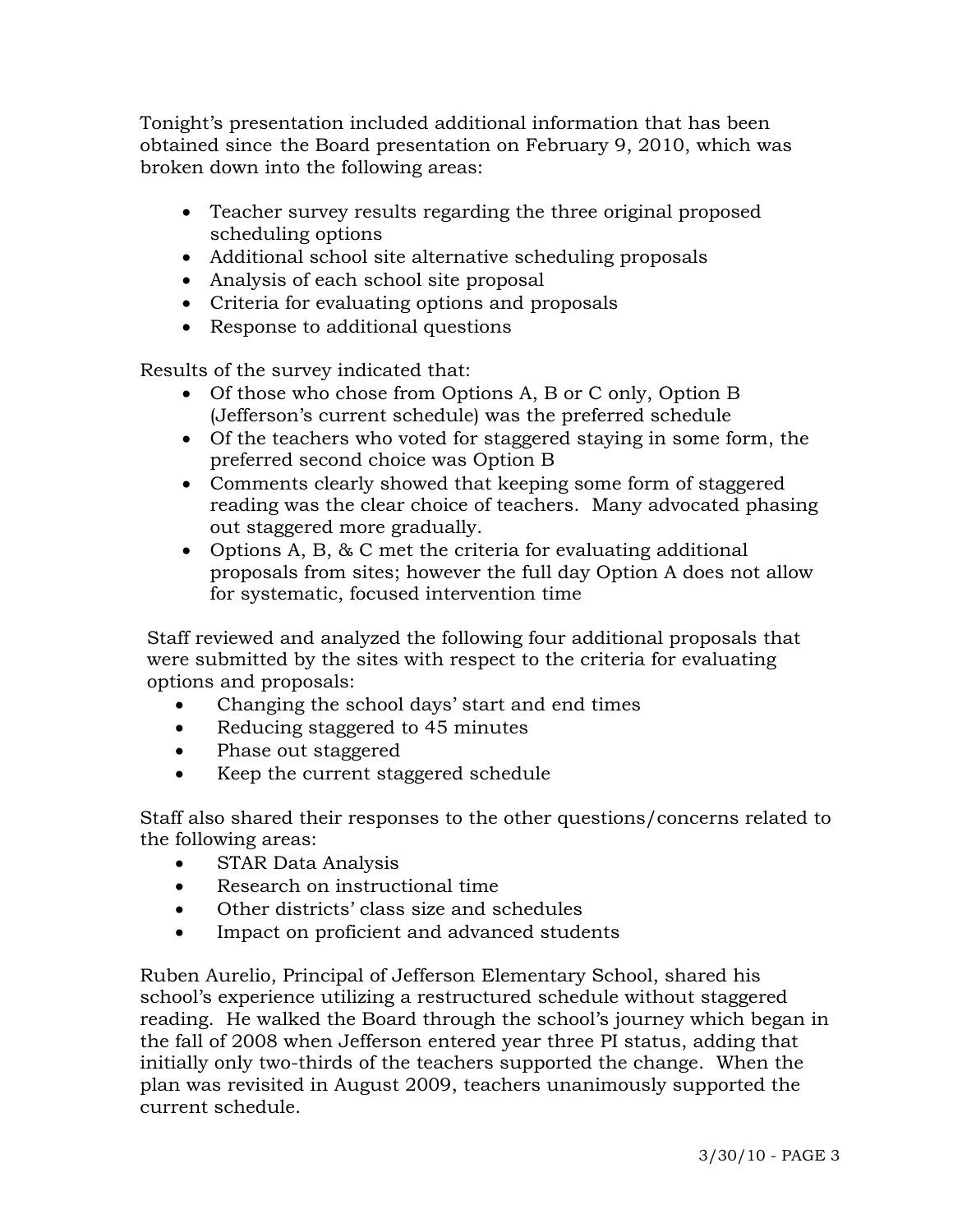Two of Jefferson's teachers, Lupe Ornelas (1<sup>st</sup> grade) and Sallie Caraballo  $(3<sup>rd</sup> grad)$  offered their perspective on some aspects of their schedule such as:

- "All students arrive at the same time which makes it easier on families to drop off their students, some have all students get out at the same time too."
- "We have group flexibility…we can add students as needed (particularly new students to Jefferson) and students who no longer need intervention based on Edusoft scores…"
- "... Of all of my intervention students, only one did not make gains, and she had very significant attendance problems…"
- "Based on using Houghton Mifflin (HM) Extra Support as the focus for intervention, we do a lot of frontloading so the students who get intervention are more prepared and are able to serve as leaders when we start the HM stories. They are more prepared for the skill activities as well, which means whole class instruction moves faster."

In addition, Mr. Aurelio noted that a team of Garfield 3<sup>rd</sup> grade teachers, compelled by the urgency and necessity of the task before them, were proposing to end 3rd grade staggered reading during the 2009-2010 school year and implement an intervention only model similar to the one at Jefferson.

 After the presentation, staff explained that beginning in the fall 2010, they were recommending the following hybrid schedule by combining the Options B/C which would mean:

- All students start the school day at the same time each day
- Overall instructional minutes would be increased by 25 minutes to impact academic achievement for all students
- An additional 30 minutes of support for students in need of intervention would be provided
- The schedule meets Program Improvement instructional time requirements

| $8:10-2:15$ | All students     |
|-------------|------------------|
| $2:15-2:25$ | Late Recess      |
| $2:25-3:00$ | ELA Intervention |

 The Board shared their concerns and posed clarifying questions with regards to the information presented.

# **PUBLIC COMMENT**

The Board heard public comments from the following regarding staggered reading: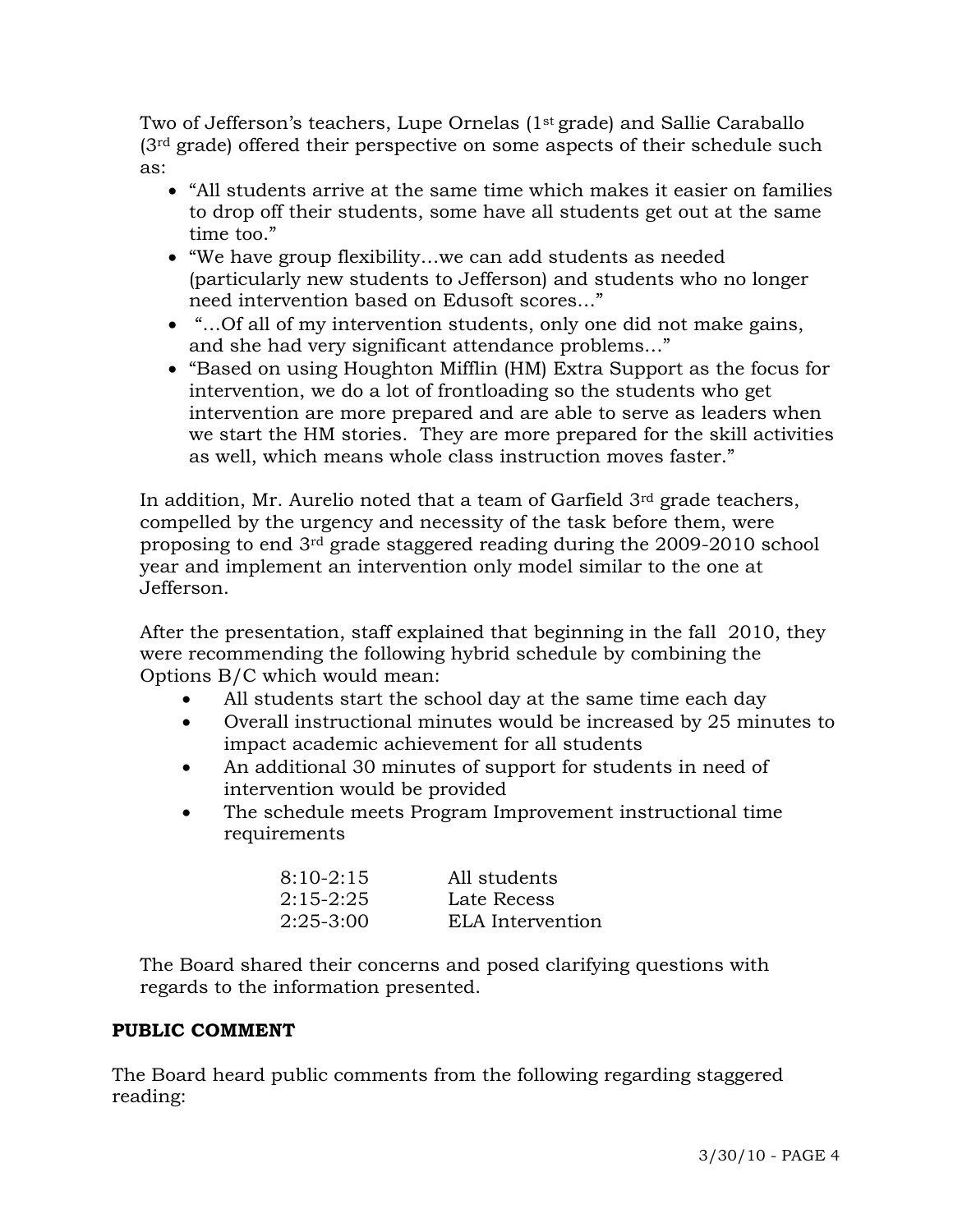- Dale Lew, Madison Elementary School teacher, explained how staggered reading benefits her students, attributing staggered reading to the gains that her students have made. Ms. Lew urged the Board to consider other scenarios on how to count the minutes of the day and try to keep small groups which are so valuable to not only the teachers, but to the students' success.
- Marianne Dilworth, District parent, voiced her concern that the District's focus was more on quantity rather then the quality of education, and failed to see how increasing instructional minutes without giving teachers adequate support either through instruction, assistance, or staggered reading would improve the District's scores. Ms. Dilworth was also concerned that non-PI schools (Roosevelt, Monroe, Madison) were being asked to adhere to a PI model.
- Johanna Normart was concerned about the District's timing around the recommendation and questioned how the District would provide support for teachers during the implementation.
- Bill Daniels, Madison Elementary School teacher, felt that the District was moving forward without certain pieces in place, describing how valuable that one hour of reading in the morning with his first graders and the afternoon hour with his second graders can be. Mr. Daniels mentioned that as an original member of the District Equity Team, we know that a "one size fits all" method of education does not work for our kids, and more time does not mean more results; however, he noted that "whatever the decision, teachers at Madison would make it work."
- Garry Grotke, Principal of Madison, addressed the District's challenge, stating that all schools are not in the same place, or have the same resources. Mr. Grotke suggested that the schools be given time and flexibility to effectively ensure that the same quality of program, education and nurturing continues.
- LaTrina Dumas was concerned that decisions were being made without a clear understanding of how eliminating staggered reading would impact daycare, before and after school programs, and proficient students.

Interim Superintendent Cathey briefly responded to two concerns raised during public comments, one was regarding support for teachers during implementation of the new model. Interim Superintendent explained that the current first through third grade Task Force will have their first meeting on April 15, and will continue to meet through the summer, to address all of the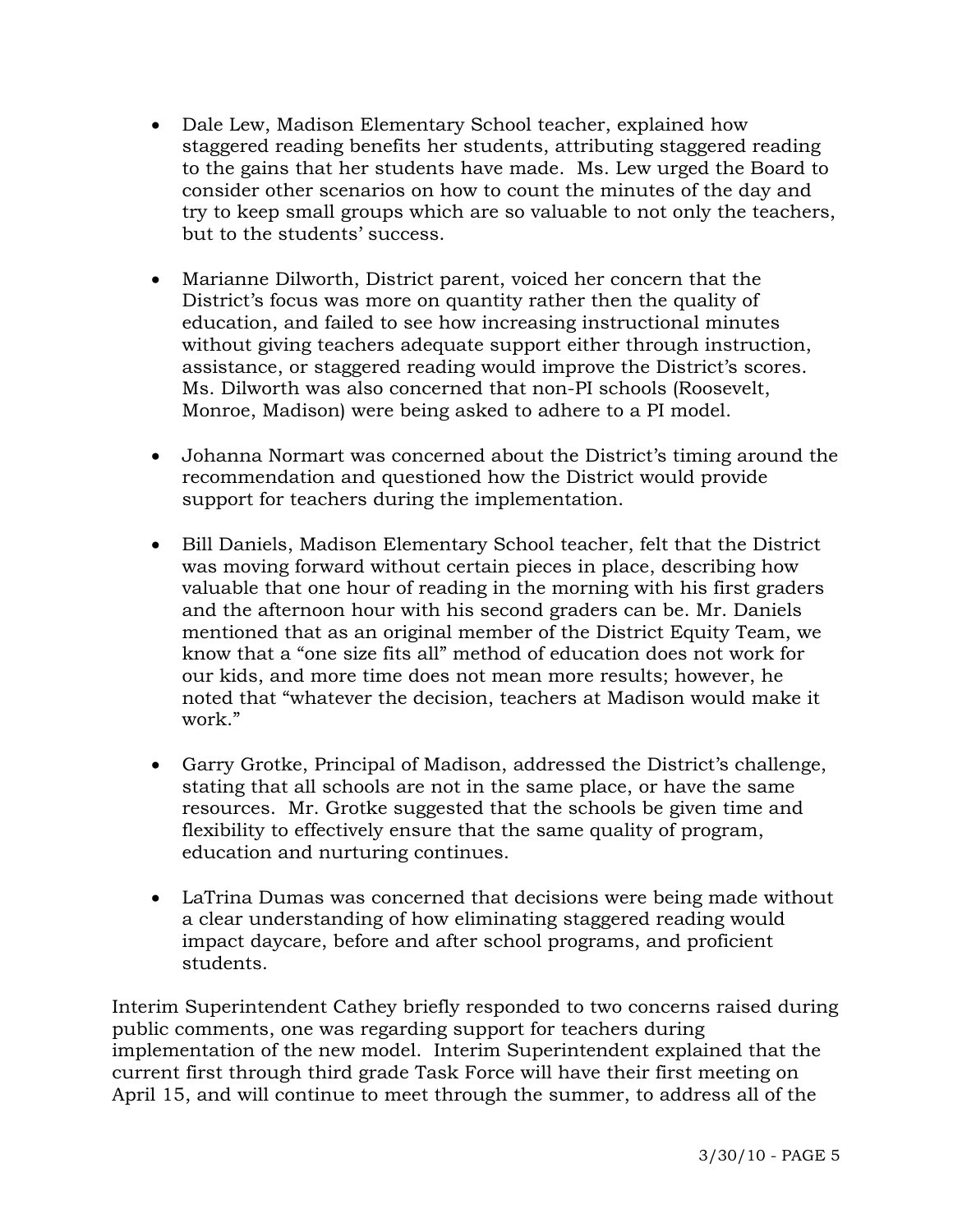questions, and identify and tackle staff needs to ensure that the District is ready for implementation in the fall of 2010. The second concern focused on Program Improvement (PI) for non PI schools. Interim Superintendent explained that while this was difficult to answer, the state did provide a response to the District's inquiry, stating that "all schools in a District contribute to a district's PI status regardless of whether the site is a Title I school or not," with the Interim Superintendent commenting that "we are all in this together."

## **CONFERENCE ITEM**

## Educational Services

3.1-CF Discuss and Consider 1st-3rd Grade Staggered Reading Schedule

> The Board discussed and considered a 1st-3rd Grade Staggered Reading Schedule.

Trustees thanked staff for reaching out to staff and appreciated the parents advocating for their students.

Comments, suggestions and concerns that were raised included:

- Allow flexibility to the structure of the day for intervention, small groups, and support for some GATE acceleration during the day
- Consider computer labs (similar to Jefferson) at other sites
- As money becomes available look at instructional aides
- Due to the increased length of instruction hours, reduce the homework given to K-3 students
- Would have like to have heard from more teachers at Garfield and Jefferson
- Staggered schedules are sometimes based on parents work schedule
- Giving teachers the opportunity to visit classrooms that are experiencing this schedule might ease the uncertainties of the transition

The Board shared what options they preferred. Option B (Jefferson model) and the combined Options B/C (staff recommended) were the two preferred options that the Board felt would meet the needs of the entire District.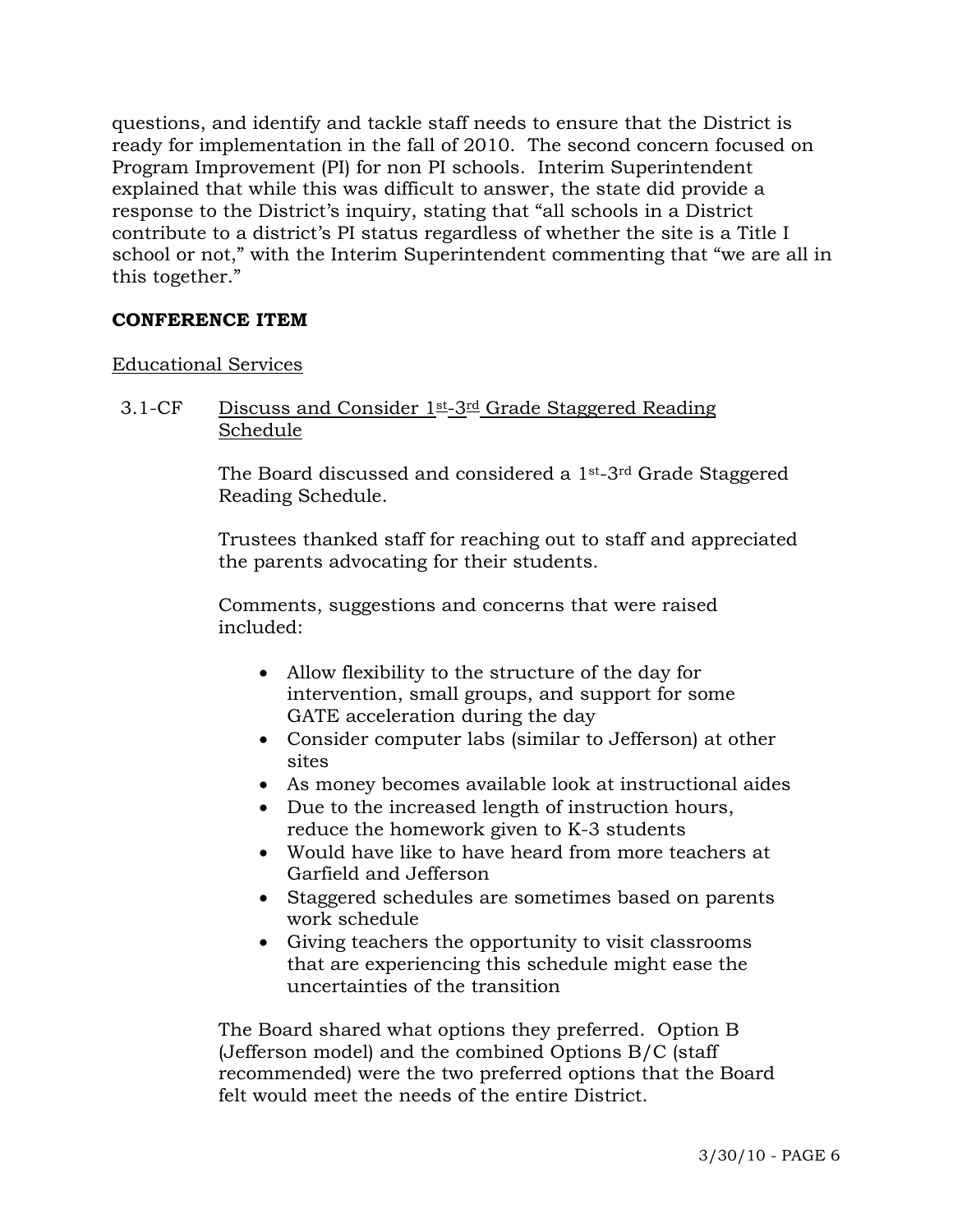Trustee Sullivan appreciated Interim Superintendent Cathey's comment "we're in this together"; however, noted that she finds comments like "why my child, when our school is doing so well" to be very divisive in that the District is looking at the greater good for all students, and needs to be inclusive to help all schools and students, adding that because the District has been identified as PI, we are mandated to make these changes.

After a lengthy discussion, a motion was made by Trustee Mack-Rose and seconded by Trustee Hague to consider Option B for this year, and then revisit the issue next year; however, the motion did not pass by a 3-4 vote. Trustees Mack-Rose, Hague, Sullivan voting in favor of the motion and Trustees Almonte, Cutter, Katz-Lacabe, Prola voting no.

Another motion was made by Trustee Prola and seconded by Trustee Almonte to accept staff's recommendation of Option B/C; however, the motion did not pass by a 3-4 vote with Trustees Almonte, Katz-Lacabe, Prola voting in favor and Trustees Cutter, Hague, Mack-Rose, Sullivan voting no.

In an effort to break the stalemate, Trustee Hague suggested that the Board consider the teacher voices and experiences and support Option B, noting that the Board could revisit this at a later date.

On a motion made by Trustee Prola and seconded by Trustee Hague, the Board selected Option B, currently used by Jefferson Elementary School, by a 6-1 vote. Trustee Cutter voting no.

### **BOARD MEMBER COMMENTS**

- Trustee Prola thanked staff for their work on the presentation and those who shared their comments and concerns.
- Trustee Sullivan asked for consensus to have Sanger Unified Superintendent Marcus Johnson share his experience and strategies on how he successfully moved his school district out of Program Improvement in a short timeframe.

 Trustee Sullivan also asked for consensus to have Fred Finch Youth Agency speak to the Board regarding their services focusing on at-risk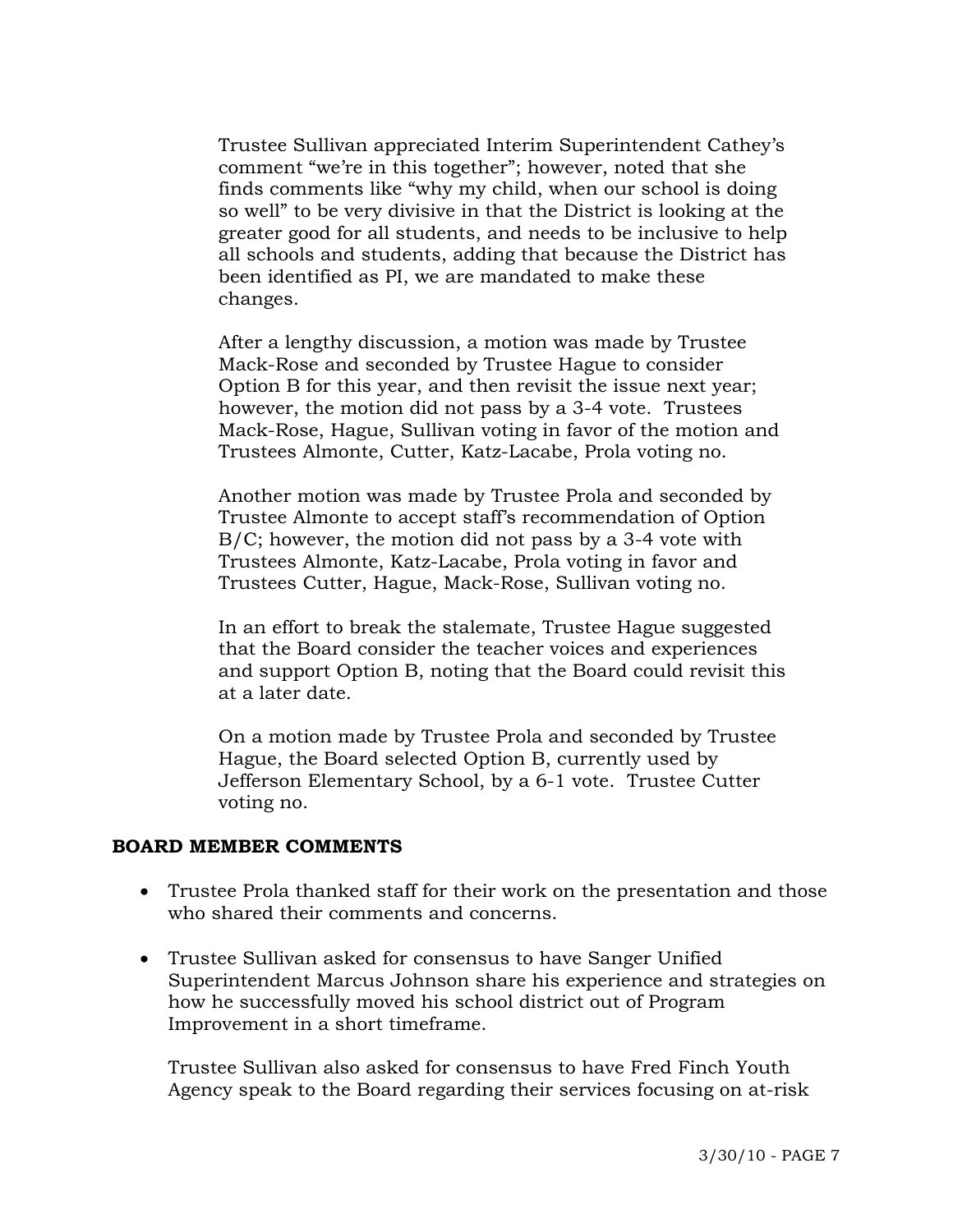students, noting that because the organization is funded through the state and the county, there is no charge for school districts. Regarding the consensus items requested by Trustee Sullivan, Interim Superintendent Cathey noted that she would be happy to research the forgoing actions and return at a later time for Board consideration.

- Trustee Almonte reported that on Saturday, March 27, 2010, he attended the 10th Annual Latino Business Education Summit at Chabot College. Trustee Almonte was surprised that there were not any San Leandro parents or students in attendance, noting that he asked the Hispanic Chamber of Commerce to send invitations to the Board next year.
- Trustee Hague reported that she attended the March 24<sup>th</sup> District Band Festival, along with Interim Superintendent Cindy Cathey and Trustees Almonte, and Katz-Lacabe, where over 600 band students played simultaneously, adding that if you have an opportunity, please try and attend next year to experience this very exciting and amazing event.